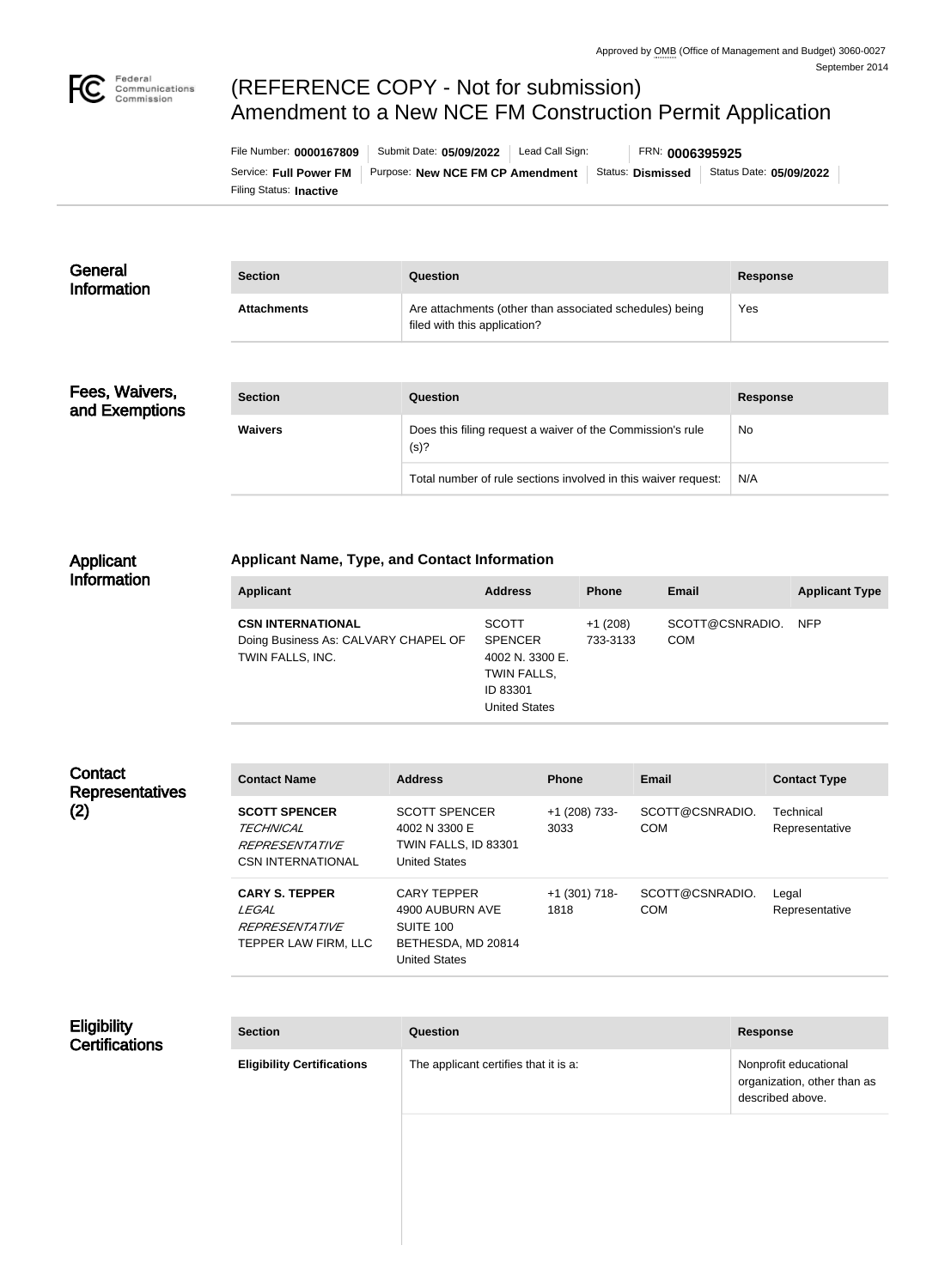| The applicant certifies that the Commission has previously<br>granted a broadcast application identified here by file<br>number that found this applicant qualified as a<br>noncommercial educational entity with a qualifying<br>educational program, and that the applicant will use the<br>proposed station to advance a program similar to that the<br>Commission has found qualifying in applicant's previous<br>application.                                                                 | No.        |
|----------------------------------------------------------------------------------------------------------------------------------------------------------------------------------------------------------------------------------------------------------------------------------------------------------------------------------------------------------------------------------------------------------------------------------------------------------------------------------------------------|------------|
| The applicant certifies that its governing documents (e.g.,<br>articles of incorporation, by-laws, charter, enabling statute,<br>and/or other pertinent organizational document) permit the<br>applicant to advance an educational program and that there<br>is no provision in any of those documents that would restrict<br>the applicant from advancing an educational program or<br>complying with any Commission rule, policy, or provision of<br>the Communications Act of 1934, as amended. | <b>Yes</b> |

## Parties to the Application (2)

| <b>Party Name</b>                                                      | <b>Address</b>                           | <b>Phone</b>          | <b>Email</b>                | <b>Positional Interest</b>                                                                                                                                                                |
|------------------------------------------------------------------------|------------------------------------------|-----------------------|-----------------------------|-------------------------------------------------------------------------------------------------------------------------------------------------------------------------------------------|
| <b>MICHAEL</b><br><b>KESTLER</b><br><b>CSN</b><br><b>INTERNATIONAL</b> | 4002 N 3300 E<br>TWIN FALLS, ID<br>83303 | +1 (208) 733-<br>3133 | mikekestler@netzero.<br>com | <b>Positional Interest:</b><br>Director<br>Citizenship:<br><b>United States</b><br><b>Percentage of Votes:</b><br>88%<br><b>Percentage of Total</b><br>Assets:<br>0%                      |
| <b>ARIEL KESTLER</b><br><b>CSN</b><br><b>INTERNATIONAL</b>             | 4002 N 3300 E<br>TWIN FALLS, ID<br>83301 | +1 (208) 733-<br>3133 | aj@effectradio.com          | <b>Positional Interest:</b><br><b>General Partner</b><br><b>Citizenship:</b><br><b>United States</b><br><b>Percentage of Votes:</b><br>12%<br><b>Percentage of Total</b><br>Assets:<br>0% |

| <b>Attributable</b><br>Interest | <b>Section</b>                                  | Question                                                                                                                                                                                        | <b>Response</b> |
|---------------------------------|-------------------------------------------------|-------------------------------------------------------------------------------------------------------------------------------------------------------------------------------------------------|-----------------|
|                                 | <b>Equity and Financial</b><br><b>Interests</b> | Applicant certifies that equity and financial interests not<br>listed in the Parties to the Application section are non-<br>attributable pursuant to the notes to 47 C.F.R. Section<br>73.3555. | Yes             |
|                                 | <b>Other Authorizations</b>                     | Does the applicant or any party to the application have an<br>attributable interest in any other broadcast station(s).                                                                          | Yes             |

Legal **Certifications** 

| <b>Section</b>          | Question                                                                                                                                                                              | <b>Response</b> |
|-------------------------|---------------------------------------------------------------------------------------------------------------------------------------------------------------------------------------|-----------------|
| <b>Character Issues</b> | Applicant certifies that neither the applicant nor any party to<br>the application has or had any interest in, or connection<br>with:                                                 | Yes.            |
|                         | (a) any broadcast application in any proceeding where<br>character issues were left unresolved or were<br>resolved adversely against the applicant or party to<br>the application; or |                 |
|                         | (b) any pending broadcast application in which<br>character issues have been raised.                                                                                                  |                 |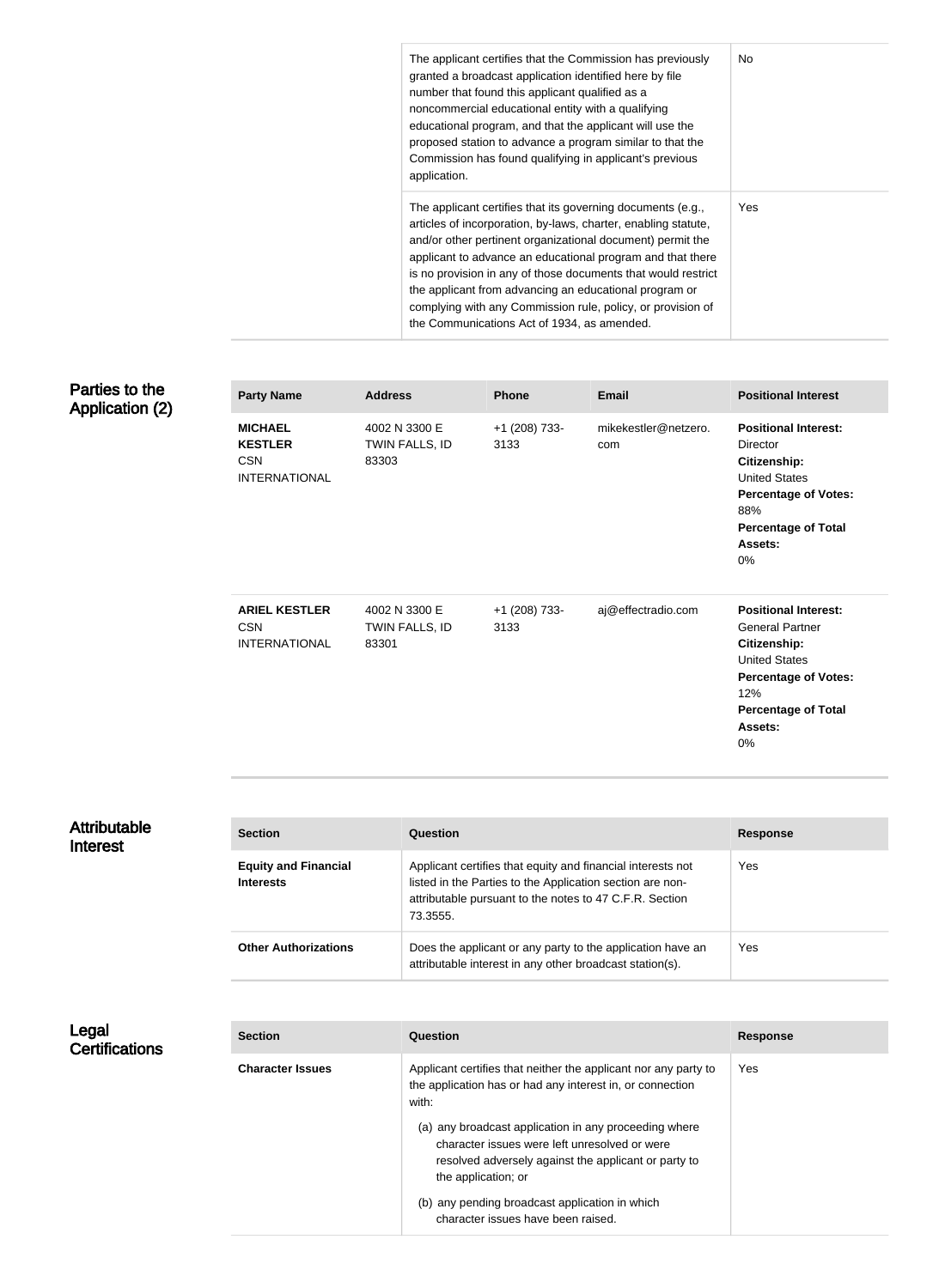| <b>Adverse Findings</b>                             | Applicant certifies that, with respect to the applicant and<br>each party to the application, no adverse finding has been<br>made, nor has an adverse final action been taken by any<br>court or administrative body in a civil or criminal proceeding<br>brought under the provisions of any laws related to any of<br>the following; any felony; mass media-related antitrust or<br>unfair competition; fraudulent statements to another<br>government unit; or discrimination. | Yes |
|-----------------------------------------------------|-----------------------------------------------------------------------------------------------------------------------------------------------------------------------------------------------------------------------------------------------------------------------------------------------------------------------------------------------------------------------------------------------------------------------------------------------------------------------------------|-----|
| <b>Program Service</b><br><b>Certification</b>      | Applicant certifies that it is cognizant of and will comply with<br>its obligations as a Commission licensee to present a<br>program service responsive to the issues of public concern<br>facing the station's community of license and service area.                                                                                                                                                                                                                            | Yes |
| <b>Local Public Notice</b>                          | Applicant certifies that it has or will comply with the public<br>notice requirements of 47 C.F.R. Section 73.3580.                                                                                                                                                                                                                                                                                                                                                               | Yes |
| <b>Equal Employment</b><br><b>Opportunity (EEO)</b> | If the applicant proposes to employ five or more full-time<br>employees, applicant certifies that it is filing simultaneously<br>with this application a Broadcast EEO Model Program<br>Report.                                                                                                                                                                                                                                                                                   | N/A |
| <b>Financial</b>                                    | The applicant certifies that sufficient net liquid assets are on<br>hand or that sufficient funds are available from committed<br>sources to construct and operate the requested facilities for<br>three months without revenue.                                                                                                                                                                                                                                                  | Yes |
|                                                     | The applicant certifies that this application is contingent<br>upon receipt of a grant from a charitable organization, the<br>approval of the budget of a school or university, or an<br>appropriation from a state, county, municipality or other<br>political supervision.                                                                                                                                                                                                      | N/A |

| <b>Alien Ownership</b> | <b>Question</b>                                                                                                                                                                                                                                                                                                                                                                    | <b>Response</b> |
|------------------------|------------------------------------------------------------------------------------------------------------------------------------------------------------------------------------------------------------------------------------------------------------------------------------------------------------------------------------------------------------------------------------|-----------------|
|                        | 1) Is the applicant a foreign government or the representative of any foreign government as specified in<br>Section 310(a) of the Communications Act?                                                                                                                                                                                                                              | <b>No</b>       |
|                        | 2) Is the applicant an alien or the representative of an alien? (Section $310(b)(1)$ )                                                                                                                                                                                                                                                                                             | No              |
|                        | 3) Is the applicant a corporation, or non-corporate entity, that is organized under the laws of any foreign<br>government? (Section 310(b)(2))                                                                                                                                                                                                                                     | No              |
|                        | 4) Is the applicant an entity of which more than one-fifth of the capital stock, or other equity or voting interest,<br>is owned of record or voted by aliens or their representatives or by a foreign government or representative<br>thereof or by any entity organized under the laws of a foreign country? (Section 310(b)(3))                                                 | No              |
|                        | 5) Is the applicant directly or indirectly controlled by any other entity of which more than one-fourth of the<br>capital stock, or other equity or voting interest, is owned of record or voted by aliens, their representatives,<br>or by a foreign government or representative thereof, or by any entity organized under the laws of a foreign<br>country? (Section 310(b)(4)) | No              |
|                        | 6) Has the applicant received a declaratory ruling(s) under Section 310(b)(4) of the Communications Act?                                                                                                                                                                                                                                                                           | No              |
|                        | 6a) Enter the citation of the applicable declaratory ruling by DA/FCC number or the FCC Record citation,<br>release date, or any other identifying information.                                                                                                                                                                                                                    |                 |
|                        | 7) Has there been any change in the applicant's foreign ownership since issuance of the declaratory ruling(s)<br>cited in response to Question 6?                                                                                                                                                                                                                                  |                 |
|                        | 8) Does the applicant certify that it is in compliance with the terms and conditions of the foreign ownership<br>declaratory ruling(s) cited in response to Question 6?                                                                                                                                                                                                            |                 |
|                        | 9) In connection with this application, is the applicant filing a foreign ownership Petition for Declaratory Ruling<br>pursuant to Section 310(b)(4) of the Communications Act?                                                                                                                                                                                                    | No              |
|                        |                                                                                                                                                                                                                                                                                                                                                                                    |                 |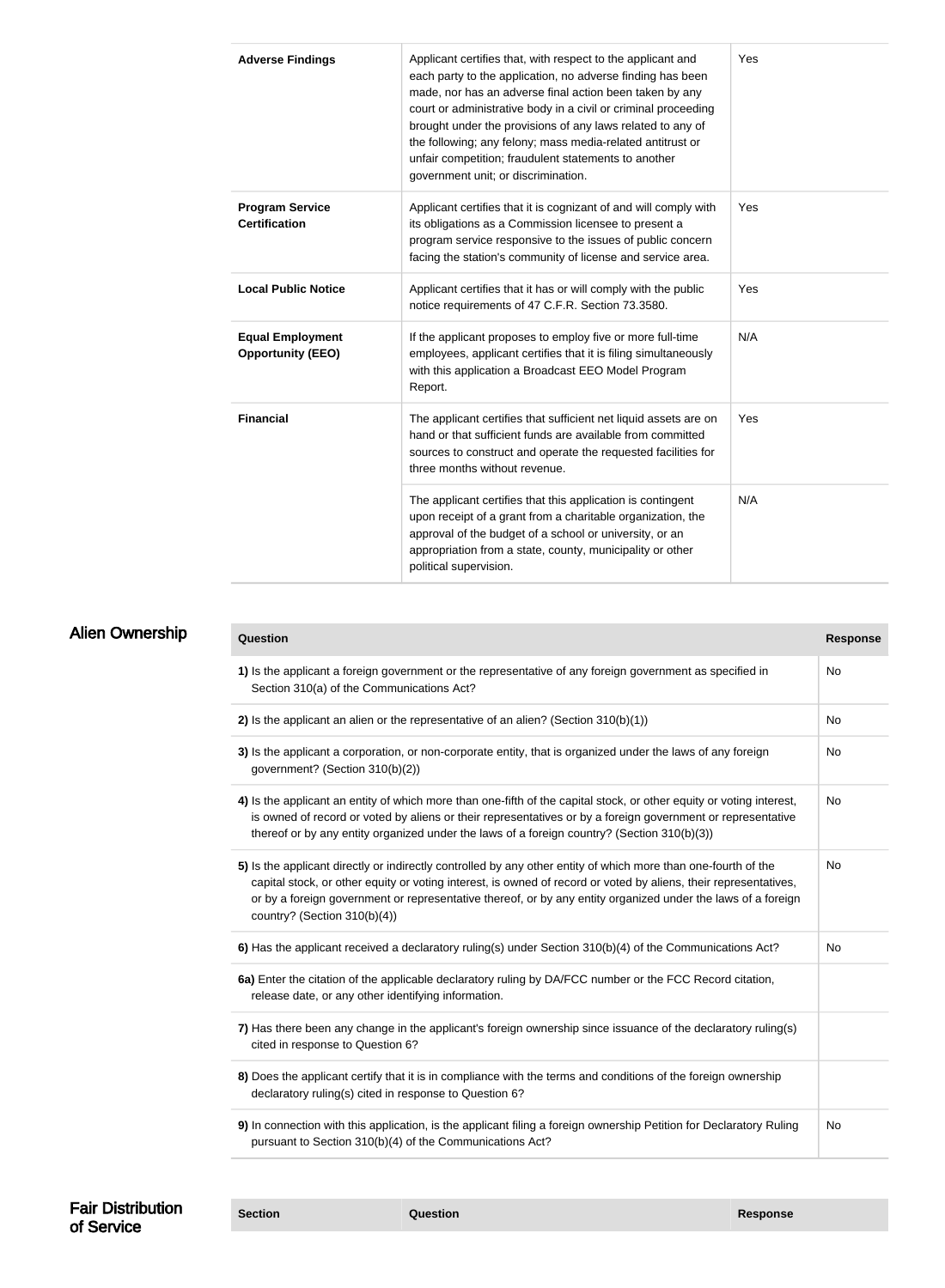| <b>Fair Distribution of Service</b> | Applicant certifies that it provides a first aural (reception)<br>service.                                                                                                                                                                                                                                                                                                                                                                                                                                                                                                           | No        |
|-------------------------------------|--------------------------------------------------------------------------------------------------------------------------------------------------------------------------------------------------------------------------------------------------------------------------------------------------------------------------------------------------------------------------------------------------------------------------------------------------------------------------------------------------------------------------------------------------------------------------------------|-----------|
|                                     | Applicant certifies that:<br>(a) it is a Tribal Applicant, as defined in 47 C.F.R.<br>Section 73.7000;<br>(b) the facilities proposed in this Application will provide<br>Tribal Coverage, as defined in 47 C.F.R. Section<br>73.7000, of Tribal Lands occupied by the applicant<br>Tribe(s);<br>(c) the proposed community of license is located on<br>Tribal Lands, as defined in 47 C.F.R. Section<br>73.7000; and<br>(d) the proposed facility would be the first local Tribal-<br>owned noncommercial educational transmission<br>service at the proposed community of license. | <b>No</b> |
|                                     | Applicant certifies that the proposed station will provide a<br>first noncommercial aural service to<br>(a) at least 10 percent of the people residing within the<br>station's 60 dBu (1mV/m) service contour and<br>(b) to a minimum of 2,000 people.                                                                                                                                                                                                                                                                                                                               | <b>No</b> |
|                                     | Applicant certifies that the proposed station will provide a<br>second noncommercial aural service, or an aggregated first<br>and second noncommercial educational aural service, to<br>(a) at least 10 percent of the people residing within the<br>station's 60 dBu (1mV/m) service contour and<br>(b) to a minimum of 2,000 people.                                                                                                                                                                                                                                               | No        |

| <b>Factors</b><br><b>/Tiebreakers</b> | <b>Established Local Applicant</b> | Applicant certifies that for at least the 24 months<br>immediately prior to application, and continuing through the<br>present, it qualifies as a local applicant pursuant to 47 CFR<br>Section 73.7000, and that it is has placed documentation of                                                                                                                                                                                                                                                                                                                                                                 | No  |
|---------------------------------------|------------------------------------|---------------------------------------------------------------------------------------------------------------------------------------------------------------------------------------------------------------------------------------------------------------------------------------------------------------------------------------------------------------------------------------------------------------------------------------------------------------------------------------------------------------------------------------------------------------------------------------------------------------------|-----|
|                                       |                                    | its qualifications as an established local applicant in the<br>applicant's public inspection file and has submitted to the<br>Commission copies of the documentation.                                                                                                                                                                                                                                                                                                                                                                                                                                               |     |
|                                       |                                    | If the applicant certifies above that it qualifies for points as<br>an "established local applicant," applicant pledges to<br>maintain localism characteristics during the period from the<br>grant of the construction permit until the station has<br>achieved at least four years of on-air operations.                                                                                                                                                                                                                                                                                                          | No  |
|                                       | <b>Diversity of Ownership</b>      | Applicant certifies<br>(1) that the principal community (city grade) contour of<br>the proposed station does not overlap the principal<br>community contour of any other authorized station<br>(comparing radio to radio and television to television,<br>including non-fill-in translator stations) in which any<br>party to the application has an attributable interest as<br>defined in 47 CFR Section 73.3555, and<br>(2) that it has placed documentation of its diversity<br>qualifications in the applicant's public inspection file<br>and has submitted to the Commission copies of the<br>documentation. | Yes |
|                                       |                                    | Is the applicant's certification to the question above based<br>on a pledge to divest an attributable broadcast interest or<br>resign from an attributable positional interest?                                                                                                                                                                                                                                                                                                                                                                                                                                     | No. |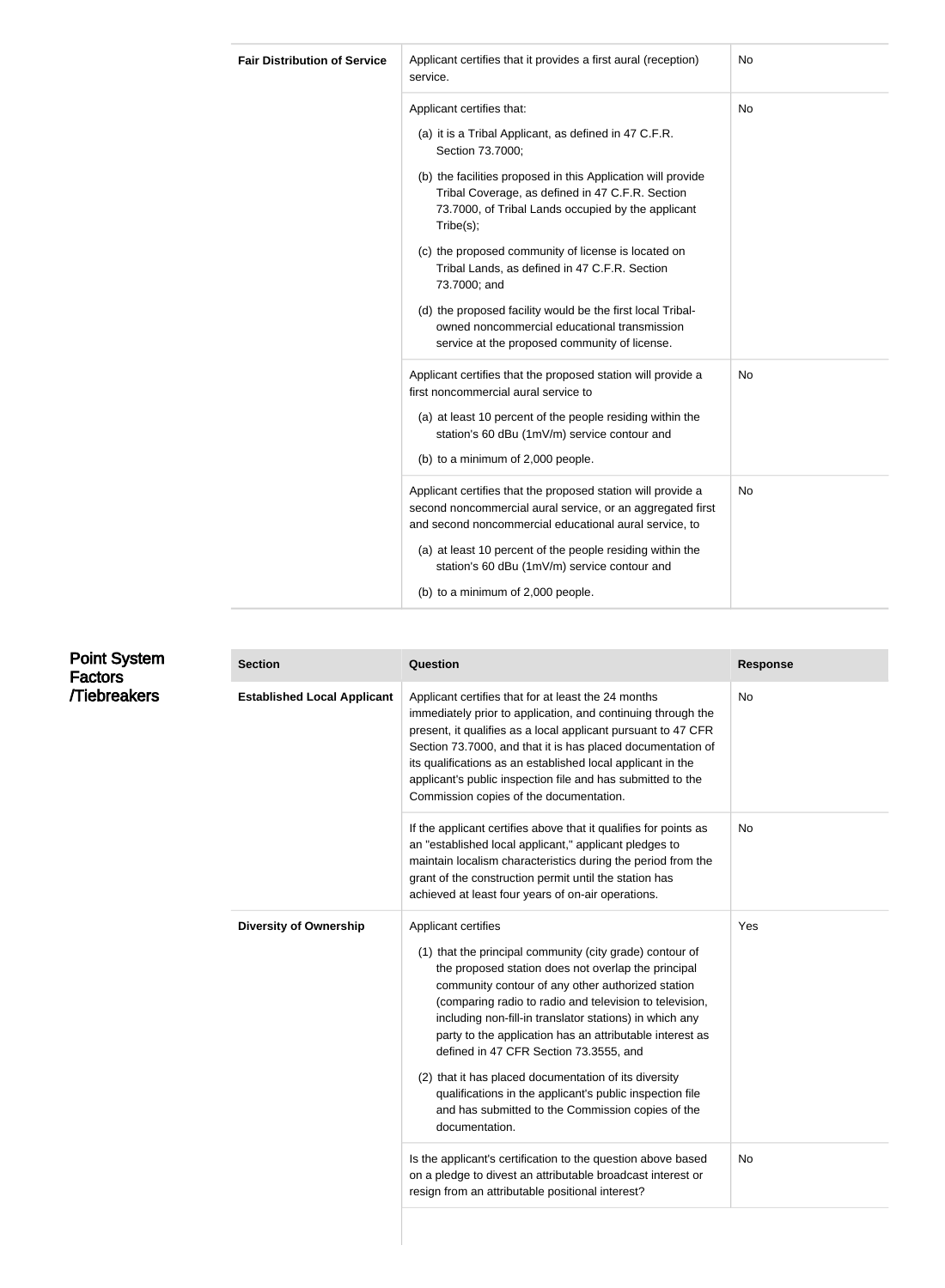|                                | If the applicant certifies above that it qualifies for points for<br>"diversity of ownership," applicant and any party to the<br>application pledge to comply with the restrictions on station<br>modifications and acquisitions, as defined in 47 CFR<br>Section 73.7005, during the period from grant of the<br>construction permit until the station has achieved at least<br>four years of on-air operations.                                                                                                                                                                                                                                                                                                 | Yes    |
|--------------------------------|-------------------------------------------------------------------------------------------------------------------------------------------------------------------------------------------------------------------------------------------------------------------------------------------------------------------------------------------------------------------------------------------------------------------------------------------------------------------------------------------------------------------------------------------------------------------------------------------------------------------------------------------------------------------------------------------------------------------|--------|
| <b>State-wide Network</b>      | Applicant certifies that<br>(a) it has NOT claimed a credit for diversity of ownership<br>above;<br>(b) it is one of the three specific types of organizations<br>described in 47 C.F.R. Section 73.7003(b)(3); and<br>(c) it has placed documentation of its qualifications in a                                                                                                                                                                                                                                                                                                                                                                                                                                 | No     |
| <b>Technical Parameters</b>    | local public inspection file and has submitted to the<br>Commission copies of the documentation.<br>Applicant certifies that the numbers in the boxes below                                                                                                                                                                                                                                                                                                                                                                                                                                                                                                                                                       | Yes    |
|                                | accurately reflect the new area and population that its<br>proposal would serve with a 60 dBu signal measured in<br>accordance with the standard predicted contours in 47 C.F.<br>R. Section 73.313(c) and that it has documented the basis<br>for its calculations in the local public inspection file and has<br>submitted copies to the Commission. Major modification<br>applicants should include new area proposed only (exclude<br>any area already within the station's existing service area).<br>(Points, if any, will be determined by FCC)                                                                                                                                                            |        |
|                                | New area served in square kilometers (excluding areas of<br>water):                                                                                                                                                                                                                                                                                                                                                                                                                                                                                                                                                                                                                                               | 2328.4 |
|                                | Population served based on the most recent census block<br>data from the United State:                                                                                                                                                                                                                                                                                                                                                                                                                                                                                                                                                                                                                            | 83091  |
| <b>Existing Authorizations</b> | By placing a number in the box, the applicant certifies that it<br>and other parties to the application have, as of the date of<br>the filing and pursuant to 47 C.F.R. Section 73.3555,<br>attributable interests in the stated number of relevant<br>broadcast station authorizations. Radio applicants should<br>count all attributable full service radio stations, AM and FM,<br>commercial and noncommercial, and FM translator stations<br>other than fill-in stations or those identified in the second<br>question (pledge to divest an attributable broadcast interest<br>/resign from an attributable positional interest) under<br>Diversity of Ownership above.                                      | 439    |
| <b>Pending Applications</b>    | By placing a number in the box, the applicant certifies that it<br>and other parties to the application have, as of the date of<br>the filing and pursuant to 47 C.F.R. Section 73.3555,<br>attributable interests in the stated number of pending<br>applications for new or major changes to relevant broadcast<br>stations. Radio applicants should count all attributable full<br>service radio stations, AM and FM, commercial and<br>noncommercial, and FM translator stations other than fill-in<br>stations or those identified in the second question (pledge to<br>divest an attributable broadcast interest/resign from an<br>attributable positional interest) under Diversity of Ownership<br>above. | 10     |
| <b>Prior NCE applications</b>  | Applicant certifies that it applied for an NCE construction<br>permit in a prior filing window and had its application<br>accepted for filing and processed, but subsequently<br>dismissed in favor of an applicant with superior points, or<br>based on a tie-breaker preference.                                                                                                                                                                                                                                                                                                                                                                                                                                | No     |
|                                |                                                                                                                                                                                                                                                                                                                                                                                                                                                                                                                                                                                                                                                                                                                   |        |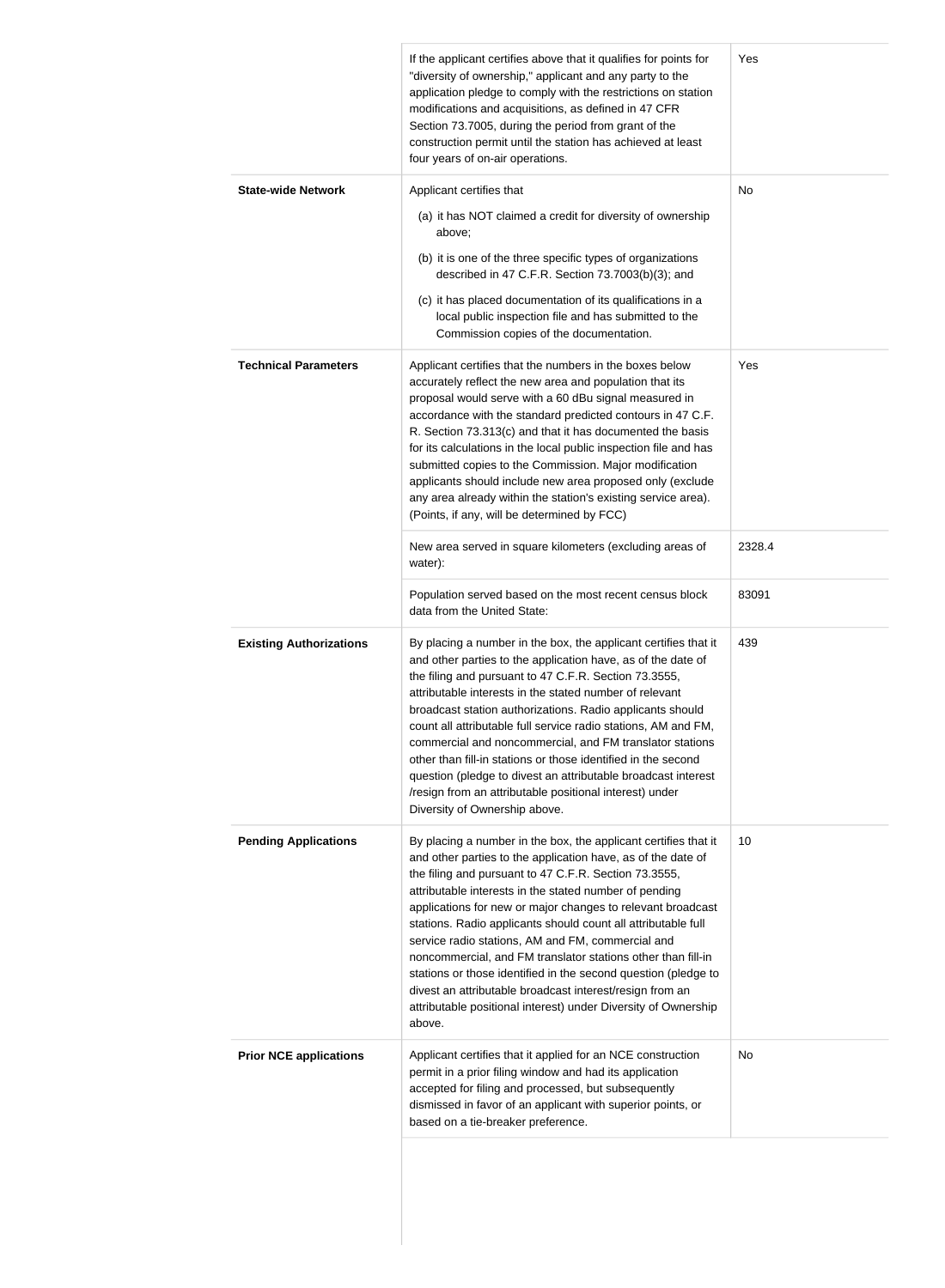| Applicant certifies that<br>(1) it has been in continuous existence from the date of<br>the previous filing window until the present, and<br>(2) it does not hold any NCE construction permit or<br>license. | N/A                   |
|--------------------------------------------------------------------------------------------------------------------------------------------------------------------------------------------------------------|-----------------------|
| Provide the date on which the applicant qualified as local.<br>See 47 CFR Section 73,7000.                                                                                                                   | 2021-11-02 00:00:00.0 |
| Applicant certifies that it has remained local at all times<br>since this date.                                                                                                                              | N <sub>o</sub>        |
|                                                                                                                                                                                                              |                       |

### Channel and Facility Information

| <b>Section</b>               | Question             | <b>Response</b>              |
|------------------------------|----------------------|------------------------------|
| <b>Proposed Community of</b> | <b>State</b>         | Georgia                      |
| <b>License</b>               | City                 | <b>VALDOSTA</b>              |
|                              | Channel              | 209                          |
|                              | Frequency            | 89.7                         |
| <b>Facility Type</b>         | <b>Facility Type</b> | Noncommercial<br>Educational |
| <b>Station Class</b>         | <b>Station Class</b> | C <sub>3</sub>               |

### Antenna Location Data

| <b>Section</b>                                  | Question                                                           | <b>Response</b>                                  |
|-------------------------------------------------|--------------------------------------------------------------------|--------------------------------------------------|
| <b>Antenna Structure</b><br><b>Registration</b> | Do you have an FCC Antenna Structure Registration (ASR)<br>Number? | Yes                                              |
|                                                 | <b>ASR Number</b>                                                  | 1280519                                          |
| <b>Coordinates (NAD83)</b>                      | Latitude                                                           | 30° 45' 55.3" N+                                 |
|                                                 | Longitude                                                          | 083° 07' 58.0" W-                                |
|                                                 | Structure Type                                                     | TOWER-A free standing or<br>guyed struct         |
|                                                 | <b>Overall Structure Height</b>                                    | 79.2 meters                                      |
|                                                 | <b>Support Structure Height</b>                                    | 76.2 meters                                      |
|                                                 | <b>Ground Elevation (AMSL)</b>                                     | 42.1 meters                                      |
| <b>Antenna Data</b>                             | Height of Radiation Center Above Ground Level                      | Horizontal: 70 meters<br>Vertical: 70 meters     |
|                                                 | Height of Radiation Center Above Average Terrain                   | Horizontal:60 meters<br>Vertical:60 meters       |
|                                                 | Height of Radiation Center Above Mean Sea Level                    | Horizontal:112.1 meters<br>Vertical:112.1 meters |
|                                                 | <b>Effective Radiated Power</b>                                    | Horizontal:25 Vertical: 25                       |

| Antenna<br><b>Technical Data</b> | <b>Section</b> | <b>Question</b> | <b>Response</b> |
|----------------------------------|----------------|-----------------|-----------------|
|                                  | Antenna Type   | Antenna Type    | Directional     |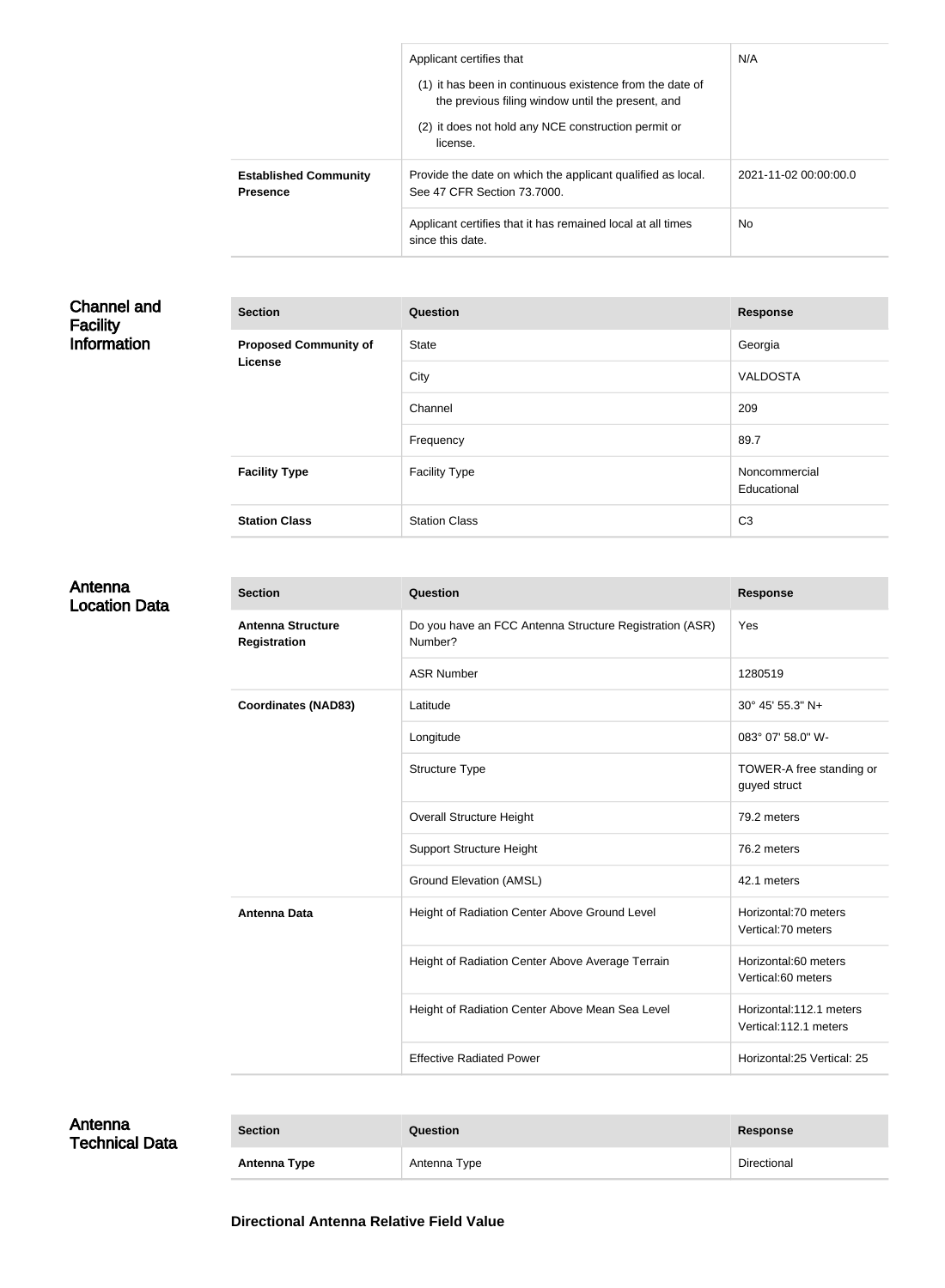| <b>Degree</b> | Value | <b>Degree</b> | Value | <b>Degree</b> | Value | <b>Degree</b> | Value |
|---------------|-------|---------------|-------|---------------|-------|---------------|-------|
| $\bf{0}$      | 0.271 | 90            | 1.0   | 180           | 0.606 | 270           | 1.0   |
| 10            | 0.265 | 100           | 1.0   | 190           | 0.656 | 280           | 1.0   |
| 20            | 0.294 | 110           | 1.0   | 200           | 0.801 | 290           | 1.0   |
| 30            | 0.337 | 120           | 1.0   | 210           | 1.0   | 300           | 1.0   |
| 40            | 0.424 | 130           | 1.0   | 220           | 1.0   | 310           | 0.576 |
| 50            | 0.689 | 140           | 1.0   | 230           | 1.0   | 320           | 0.403 |
| 60            | 1.0   | 150           | 1.0   | 240           | 1.0   | 330           | 0.344 |
| 70            | 1.0   | 160           | 0.747 | 250           | 0.774 | 340           | 0.294 |
| 80            | 1.0   | 170           | 0.612 | 260           | 0.874 | 350           | 0.268 |

#### **Additional Azimuths**

**Degree Value**

# **Technical Certifications**

| <b>Section</b>                   | Question                                                                                                                                                                                                                                                       | <b>Response</b> |
|----------------------------------|----------------------------------------------------------------------------------------------------------------------------------------------------------------------------------------------------------------------------------------------------------------|-----------------|
| <b>Environmental Effect</b>      | Would a Commission grant of Authorization for this location<br>be an action which may have a significant environmental<br>effect? (See 47 C.F.R. Section 1.1306)                                                                                               | <b>No</b>       |
| <b>Broadcast Facility</b>        | Does the proposed facility comply with the applicable<br>engineering standards and assignment requirements of 47<br>C.F.R. Sections 73.203, 73.207, 73.213, 73.315, 73.509,<br>and 73.515?                                                                     | Yes             |
| <b>Contour Protection</b>        | Does the proposed facility request processing pursuant to<br>the contour protection provisions of 47 C.F.R Section<br>73.215?                                                                                                                                  | <b>No</b>       |
| <b>Reasonable Site Assurance</b> | Applicant certifies that it has reasonable assurance in good<br>faith that the site or proposed structure at the location of its<br>transmitting antenna will be available to the applicant for the<br>applicant's intended purpose.                           | Yes             |
|                                  | If reasonable assurance is not based on applicant's<br>ownership of the proposed site or structure, applicant<br>certifies that it has obtained such reasonable assurance by<br>contacting the owner or person possessing control of the<br>site or structure. | Yes             |

# **Certification**

| <b>Section</b>                                    | Question                                                                                                                                                                                                                                                                                                                                                                                            | <b>Response</b> |
|---------------------------------------------------|-----------------------------------------------------------------------------------------------------------------------------------------------------------------------------------------------------------------------------------------------------------------------------------------------------------------------------------------------------------------------------------------------------|-----------------|
| <b>General Certification</b><br><b>Statements</b> | The Applicant waives any claim to the use of any particular<br>frequency or of the electromagnetic spectrum as against the<br>regulatory power of the United States because of the<br>previous use of the same, whether by authorization or<br>otherwise, and requests an Authorization in accordance<br>with this application (See Section 304 of the<br>Communications Act of 1934, as amended.). |                 |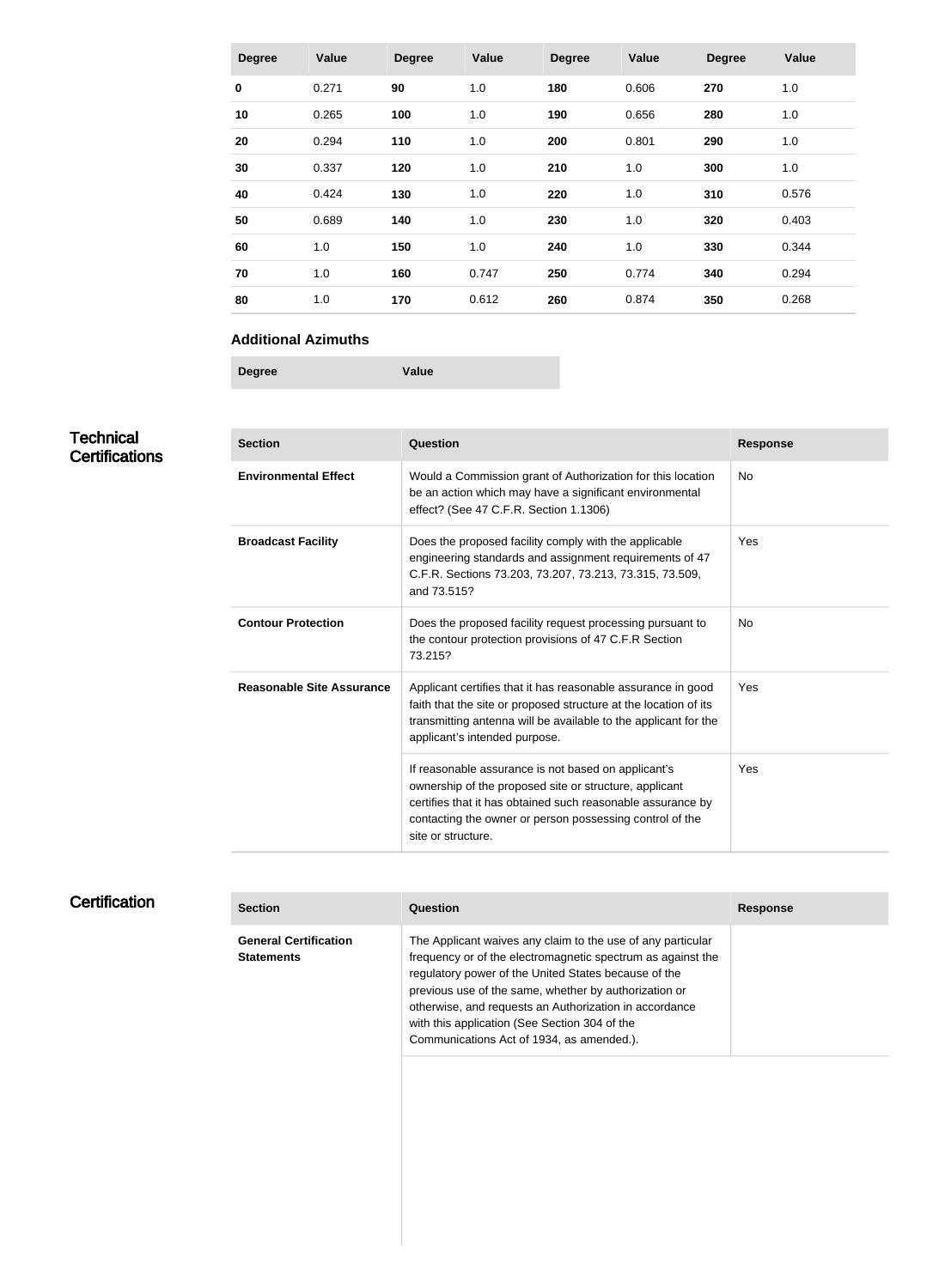|                                 | The Applicant certifies that neither the Applicant nor any<br>other party to the application is subject to a denial of<br>Federal benefits pursuant to §5301 of the Anti-Drug Abuse<br>Act of 1988, 21 U.S.C. § 862, because of a conviction for<br>possession or distribution of a controlled substance. This<br>certification does not apply to applications filed in services<br>exempted under §1.2002(c) of the rules, 47 CFR. See §1.<br>2002(b) of the rules, 47 CFR § 1.2002(b), for the definition<br>of "party to the application" as used in this certification §<br>1.2002(c). The Applicant certifies that all statements made<br>in this application and in the exhibits, attachments, or<br>documents incorporated by reference are material, are part<br>of this application, and are true, complete, correct, and<br>made in good faith. |                                                          |
|---------------------------------|-----------------------------------------------------------------------------------------------------------------------------------------------------------------------------------------------------------------------------------------------------------------------------------------------------------------------------------------------------------------------------------------------------------------------------------------------------------------------------------------------------------------------------------------------------------------------------------------------------------------------------------------------------------------------------------------------------------------------------------------------------------------------------------------------------------------------------------------------------------|----------------------------------------------------------|
| <b>Authorized Party to Sign</b> | <b>FAILURE TO SIGN THIS APPLICATION MAY RESULT IN</b><br>DISMISSAL OF THE APPLICATION AND FORFEITURE<br>OF ANY FEES PAID<br>Upon grant of this application, the Authorization Holder may<br>be subject to certain construction or coverage requirements.<br>Failure to meet the construction or coverage requirements<br>will result in automatic cancellation of the Authorization.<br>Consult appropriate FCC regulations to determine the<br>construction or coverage requirements that apply to the type<br>of Authorization requested in this application.<br>WILLFUL FALSE STATEMENTS MADE ON THIS FORM<br>OR ANY ATTACHMENTS ARE PUNISHABLE BY FINE<br>AND/OR IMPRISONMENT (U.S. Code, Title 18, §1001)<br>AND/OR REVOCATION OF ANY STATION<br>AUTHORIZATION (U.S. Code, Title 47, §312(a)(1)), AND<br>/OR FORFEITURE (U.S. Code, Title 47, §503). |                                                          |
|                                 | I declare, under penalty of perjury, that I am an authorized<br>representative of the above-named applicant for the<br>Authorization(s) specified above.                                                                                                                                                                                                                                                                                                                                                                                                                                                                                                                                                                                                                                                                                                  | <b>MICHAEL KESTLER</b><br><b>PRESIDENT</b><br>05/09/2022 |

## **Attachments**

| <b>File Name</b>                                                            | <b>Uploaded By</b> | <b>Attachment Type</b>                        | <b>Description</b>                                                                       | <b>Upload Status</b>                         |
|-----------------------------------------------------------------------------|--------------------|-----------------------------------------------|------------------------------------------------------------------------------------------|----------------------------------------------|
| <b>AMERICAN TOWER</b><br>REASONABLE ASSURANCE.<br>pdf                       | Applicant          | Technical<br>Certifications                   | <b>AMERICAN TOWER</b><br>REASONABLE ASSURANCE                                            | Done with Virus<br>Scan and/or<br>Conversion |
| <b>Community Map.pdf</b>                                                    | Applicant          | Technical<br>Certifications                   | <b>Community Coverage</b>                                                                | Done with Virus<br>Scan and/or<br>Conversion |
| <b>Contour Protection Exhibit.pdf</b>                                       | Applicant          | Technical<br>Certifications                   | <b>Contour Protection</b>                                                                | Done with Virus<br>Scan and/or<br>Conversion |
| <b>CSN INTERNATIONAL</b><br><b>Educational Programming</b><br>Statement.pdf | Applicant          | Eligibility<br>Certifications                 | <b>CSN INTERNATIONAL</b><br><b>EDUCATIONAL</b><br><b>PROGRAMMING</b><br><b>STATEMENT</b> | Done with Virus<br>Scan and/or<br>Conversion |
| <b>CSN International - List of</b><br>Broadcast Stations 9-10-2021.<br>pdf  | Applicant          | Attributable<br>Interest                      | <b>List of Broadcast Stations</b>                                                        | Done with Virus<br>Scan and/or<br>Conversion |
| <b>DIVERSITY OF OWNERSHIP</b><br>STATEMENT.pdf                              | Applicant          | Point System<br>Factor/Tie<br><b>Breakers</b> | Diversity of Ownership<br>Statement                                                      | Done with Virus<br>Scan and/or<br>Conversion |
| <b>ESTABLISHED COMMUNITY</b><br>PRESENCE.pdf                                | Applicant          | Point System<br>Factor/Tie<br><b>Breakers</b> | <b>COMMUNITY PRESENCE</b>                                                                | Done with Virus<br>Scan and/or<br>Conversion |